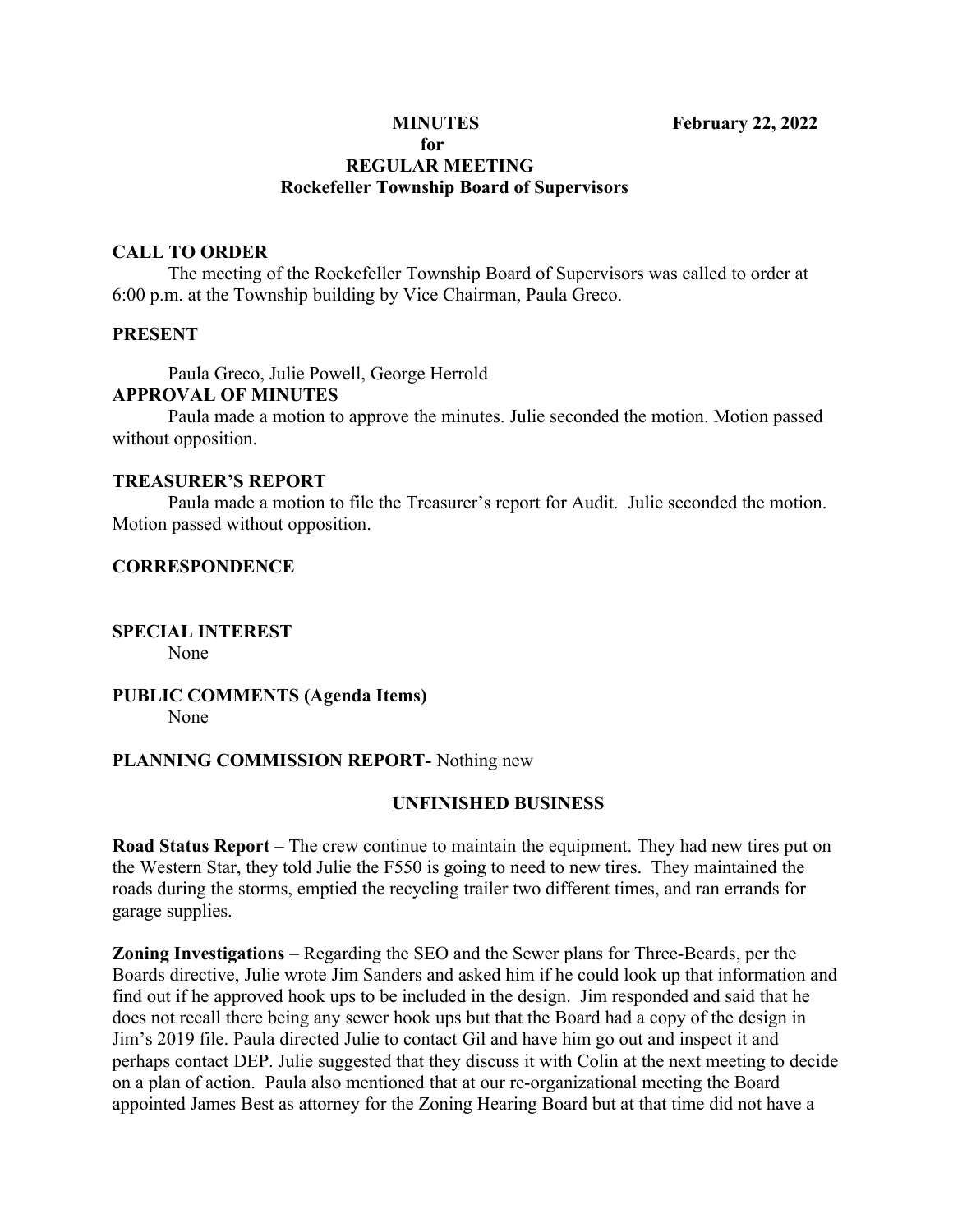fee. Paula made the motion that James Best be the Attorney for the Zoning Hearing Board at a rate of \$150.00 an hour. Julie seconded the motion. Motion passed without opposition.

**Comprehensive Plan Update** – Julie wrote to Mike Brinkash and together with the Board scheduled a date to go over the Comprehensive Plan. The Board will meet with Mike on March 8, at 4:30 p.m.

**Solar Panel Farms –** The Advertisement was put in the Daily Item and Atty. Greco sent a copy of it to the Northumberland County Planning.

**Government Funds** – Julie received a letter from Sam Hallman giving an update on the progress. Julie sent the letter to the other two Board members. At this time, we are still waiting to hear from Linda Culver to see if there are any addition funds being set aside to assist with this from the state. Julie will write and ask for an update.

**Alarm System** – Julie contacted A-1 and signed the paperwork for Rockefeller Township to order the new system and have it installed. (When this is scheduled she will request Colin contact the previous company and tell them their system is no longer needed)

**New F550 Truck Prices** – This is ordered. Take off the agenda for now.

**Tyler Karycki/Bill Yost** – Property Issue – Julie learned that Karycki is having a special septic system put in by the engineer creating the plans for DEP. Atty. Greco spoke to Atty. Bathgate.

**Covid Guidelines for Employee's** – Julie did some research and looked for templated that the Board might be able to consider adding to the Employee Handbook for procedures to be followed.

**Cider Press & Brush Valley Road lot** – Nothing more.

**Bi-Weekly office hours for Zoning Officer** – Nothing more.

## **NEW BUSINESS**

**Review of and authorization to pay all bills –** Julie made the motion to pay all the bills. Paula seconded it. Motion passed without opposition.

**Other New Business** – Julie wrote Atty. Greco on Thursday, February 17, 2022, to ask if he could find out who the stenographer is so we can order a copy of the Courts decision for the Webb hearing. Also, she asked if he could contact Emergency Management and request a copy of Spyglass Ridge Emergency plan as they have not responded to her prior requests. ALSO: Ann Murry contacted Julie about having a Rabies Clinic on April 23, 2022, following the same procedures as last year for individual safety. The Board discussed this, and Julie was told to contact Ann and tell her that they could use the building. Julie will be away at that time so will